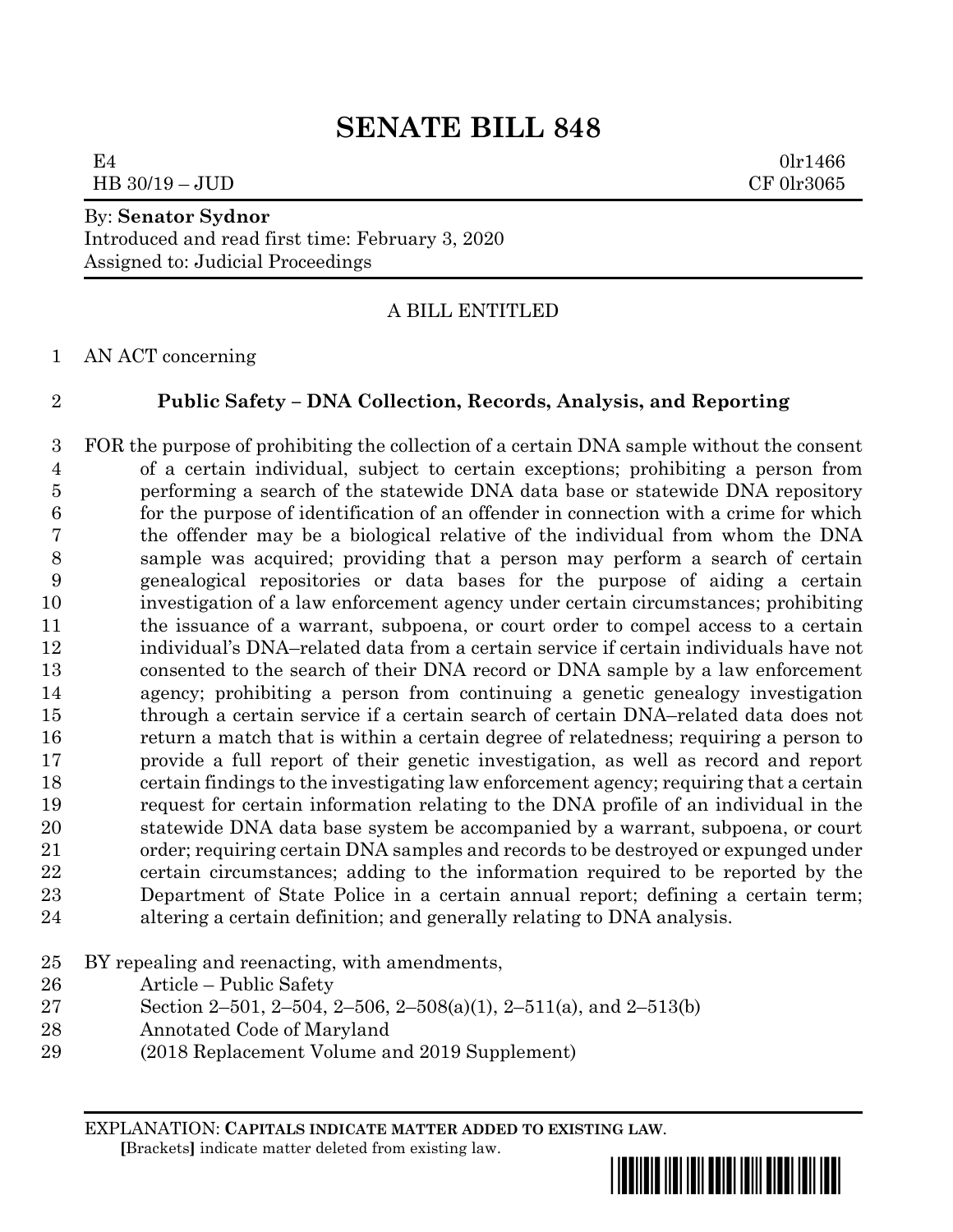|                                | $\sqrt{2}$<br><b>SENATE BILL 848</b>                                                                                                                                                                                                              |
|--------------------------------|---------------------------------------------------------------------------------------------------------------------------------------------------------------------------------------------------------------------------------------------------|
| $\mathbf{1}$<br>$\overline{2}$ | SECTION 1. BE IT ENACTED BY THE GENERAL ASSEMBLY OF MARYLAND,<br>That the Laws of Maryland read as follows:                                                                                                                                       |
| 3                              | <b>Article - Public Safety</b>                                                                                                                                                                                                                    |
| 4                              | $2 - 501.$                                                                                                                                                                                                                                        |
| $\overline{5}$                 | In this subtitle the following words have the meanings indicated.<br>(a)                                                                                                                                                                          |
| 6<br>7                         | "Burglary" includes the crimes enumerated in $\S$ 6-202, 6-203, and 6-204 of<br>(b)<br>the Criminal Law Article.                                                                                                                                  |
| $8\,$<br>9<br>10               | "CODIS" means the Federal Bureau of Investigation's "Combined DNA"<br>(1)<br>$\left( \mathrm{e}\right)$<br>Index System" that allows the storage and exchange of DNA records submitted by federal,<br>state, and local forensic DNA laboratories. |
| 11<br>12                       | "CODIS" includes the national DNA index administered and operated<br>(2)<br>by the Federal Bureau of Investigation.                                                                                                                               |
| 13                             | "Crime Laboratory" means the Forensic Sciences Division of the Department.<br>(d)                                                                                                                                                                 |
| 14<br>15                       | Except as provided in paragraph (2) of this subsection, "crime of<br>(1)<br>(e)<br>violence" has the meaning stated in $\S 14-101$ of the Criminal Law Article.                                                                                   |
| 16                             | (2)<br>"Crime of violence" does not include mayhem.                                                                                                                                                                                               |
| 17<br>18<br>19                 | "DIRECT-TO-CONSUMER GENETIC GENEALOGY SERVICE" MEANS AN<br>(F)<br>ENTITY THAT TESTS DNA SAMPLES OR STORES DNA RECORDS THAT ARE<br>SUBMITTED BY THE PUBLIC FOR ANY PURPOSE.                                                                        |
| 20<br>21                       | [(f)](G)<br>"Director" means the Director of the Crime Laboratory or the Director's<br>designee.                                                                                                                                                  |
| 22                             | $[(g)]$ (H)<br>"DNA" means deoxyribonucleic acid.                                                                                                                                                                                                 |
| 23<br>24                       | $[(h)]$ $(I)$<br>"DNA record" means DNA information stored in CODIS or the<br>(1)<br>statewide DNA data base system.                                                                                                                              |
| 25<br>26                       | (2)<br>"DNA record" includes the information commonly referred to as a DNA<br>profile.                                                                                                                                                            |
| 27<br>28                       | $(i)$ $(j)$<br>"DNA sample" means a body fluid or tissue sample <b>THAT IS CAPABLE</b><br>OF UNDERGOING DNA ANALYSIS, INCLUDING ONE that is:                                                                                                      |
| 29<br>30                       | provided by an individual who is convicted of a felony or a violation of §<br>(1)<br>6-205 or § 6-206 of the Criminal Law Article;                                                                                                                |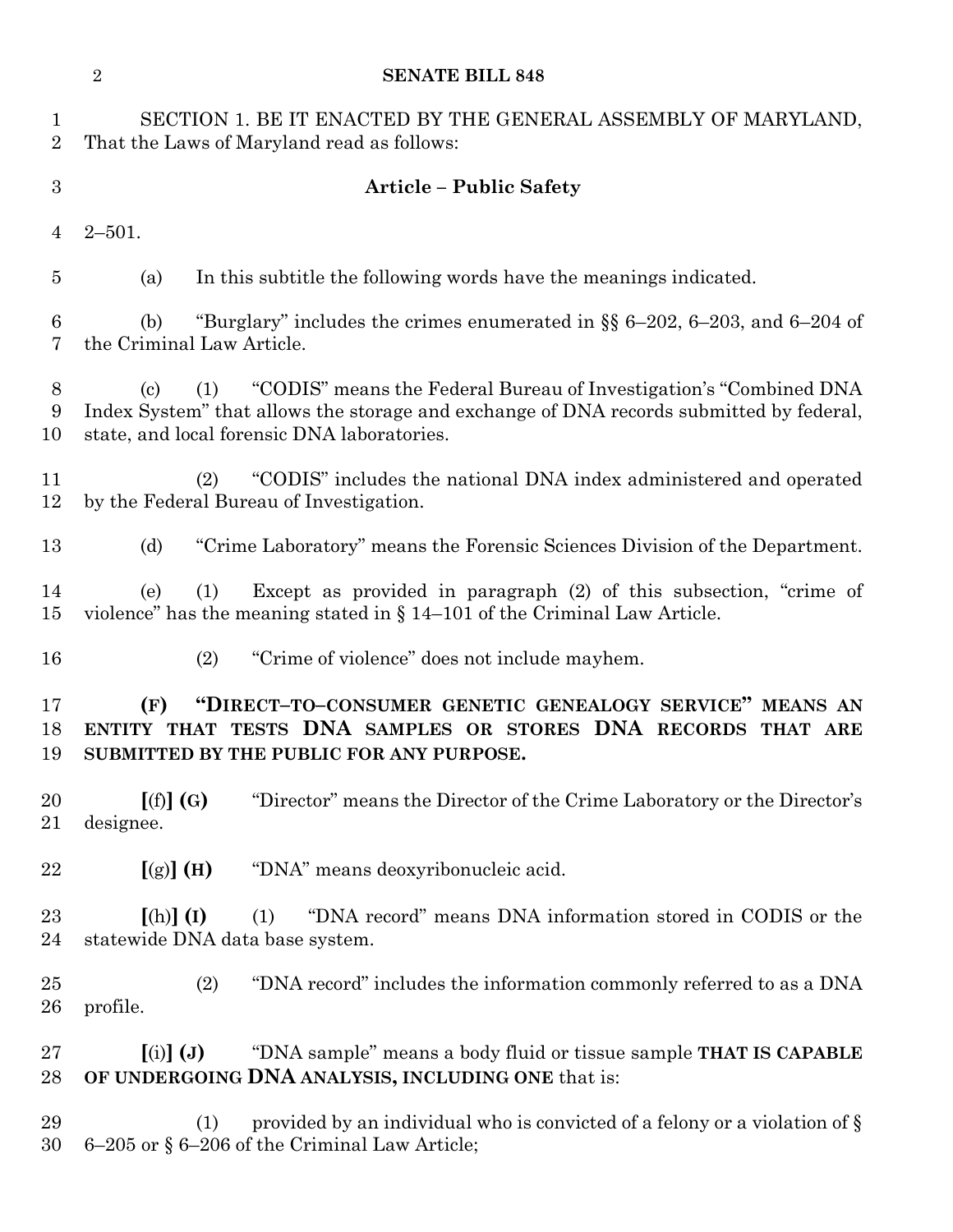# **SENATE BILL 848** 3

| $\mathbf{1}$                  | provided by an individual who is charged with:<br>(2)                                                                                                                                                                                                                                      |
|-------------------------------|--------------------------------------------------------------------------------------------------------------------------------------------------------------------------------------------------------------------------------------------------------------------------------------------|
| $\overline{2}$<br>3           | (i)<br>a crime of violence or an attempt to commit a crime of violence;<br>or                                                                                                                                                                                                              |
| $\overline{4}$                | burglary or an attempt to commit burglary; or<br>(ii)                                                                                                                                                                                                                                      |
| $\overline{5}$<br>$\,6$       | submitted to the statewide DNA data base system for testing as part of<br>(3)<br>a criminal investigation.                                                                                                                                                                                 |
| 7<br>8                        | [(j)](K)<br>"Statewide DNA data base system" means the DNA record system<br>administered by the Department for identification purposes.                                                                                                                                                    |
| 9<br>10                       | "Statewide DNA repository" means the State repository of DNA<br>$\left[ \mathrm{(k)}\right]$ (L)<br>samples collected under this subtitle.                                                                                                                                                 |
| 11                            | $2 - 504.$                                                                                                                                                                                                                                                                                 |
| 12<br>13<br>14                | EXCEPT AS OTHERWISE PROVIDED IN THIS SECTION, A DNA SAMPLE<br>(A)<br>MAY NOT BE COLLECTED FROM AN INDIVIDUAL WITHOUT THE KNOWLEDGE AND<br>CONSENT OF THE INDIVIDUAL WHO IS TO PROVIDE THE DNA SAMPLE.                                                                                      |
| 15<br>16<br>17                | In accordance with regulations adopted under this subtitle, an<br>$(a)$ (B)<br>(1)<br>individual who is convicted of a felony or a violation of $\S 6-205$ or $\S 6-206$ of the Criminal<br>Law Article shall:                                                                             |
| 18<br>19                      | have a DNA sample collected either at the time of sentence or on<br>(i)<br>intake to a correctional facility, if the individual is sentenced to a term of imprisonment; or                                                                                                                 |
| $20\,$                        | provide a DNA sample as a condition of sentence or probation, if<br>(ii)<br>21 the individual is not sentenced to a term of imprisonment.                                                                                                                                                  |
| 22<br>$^{23}$<br>24<br>$25\,$ | An individual who was convicted of a felony or a violation of $\S 6-205$ or<br>(2)<br>§ 6–206 of the Criminal Law Article on or before October 1, 2003 and who remains confined<br>in a correctional facility on or after October 1, 1999, shall submit a DNA sample to the<br>Department. |
| 26<br>$27\,$                  | In accordance with regulations adopted under this subtitle, a<br>(3)<br>(i)<br>DNA sample shall be collected from an individual who is charged with:                                                                                                                                       |
| 28<br>29                      | 1.<br>a crime of violence or an attempt to commit a crime of<br>violence; or                                                                                                                                                                                                               |
| 30                            | 2.<br>burglary or an attempt to commit burglary.                                                                                                                                                                                                                                           |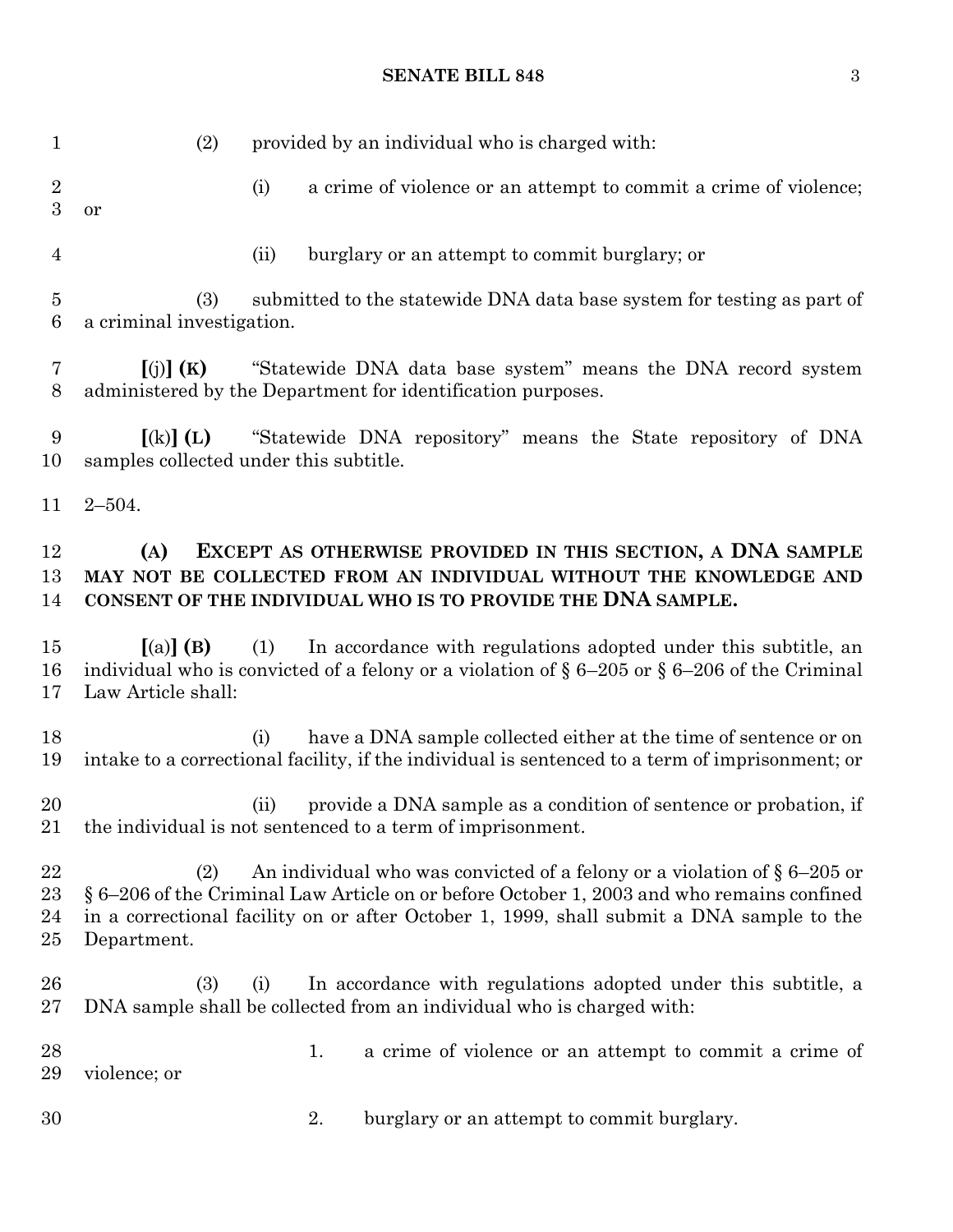#### **SENATE BILL 848**

 (ii) At the time of collection of the DNA sample under this paragraph, the individual from whom a sample is collected shall be given notice that the DNA record may be expunged and the DNA sample destroyed in accordance with § 2–511 of this subtitle. (iii) DNA evidence collected from a crime scene or collected as evidence of sexual assault at a hospital that a law enforcement investigator considers relevant to the identification or exoneration of a suspect shall be tested as soon as reasonably possible following collection of the sample. **[**(b)**] (C)** In accordance with regulations adopted under this subtitle, each DNA sample required to be collected under this section shall be collected: (1) at the time the individual is charged, at a facility specified by the Secretary; (2) at the correctional facility where the individual is confined, if the individual is confined in a correctional facility on or after October 1, 2003, or is sentenced to a term of imprisonment on or after October 1, 2003; (3) at a facility specified by the Director, if the individual is on probation or is not sentenced to a term of imprisonment; or (4) at a suitable location in a circuit court following the imposition of sentence. **[**(c)**] (D)** A DNA sample shall be collected by an individual who is: (1) designated by the Director; and (2) trained in the collection procedures that the Crime Laboratory uses. **[**(d)**] (E)** (1) A DNA sample collected from an individual charged with a crime under subsection **[**(a)(3)**] (B)(3)** of this section may not be tested or placed in the statewide DNA data base system prior to the first scheduled arraignment date unless requested or consented to by the individual as provided in paragraph (3) of this subsection. (2) If all qualifying criminal charges are determined to be unsupported by probable cause:

29 (i) the DNA sample shall be immediately destroyed; and

 (ii) notice shall be sent to the defendant and counsel of record for the defendant that the sample was destroyed.

 (3) An individual may request or consent to have the individual's DNA sample processed prior to arraignment for the sole purpose of having the sample checked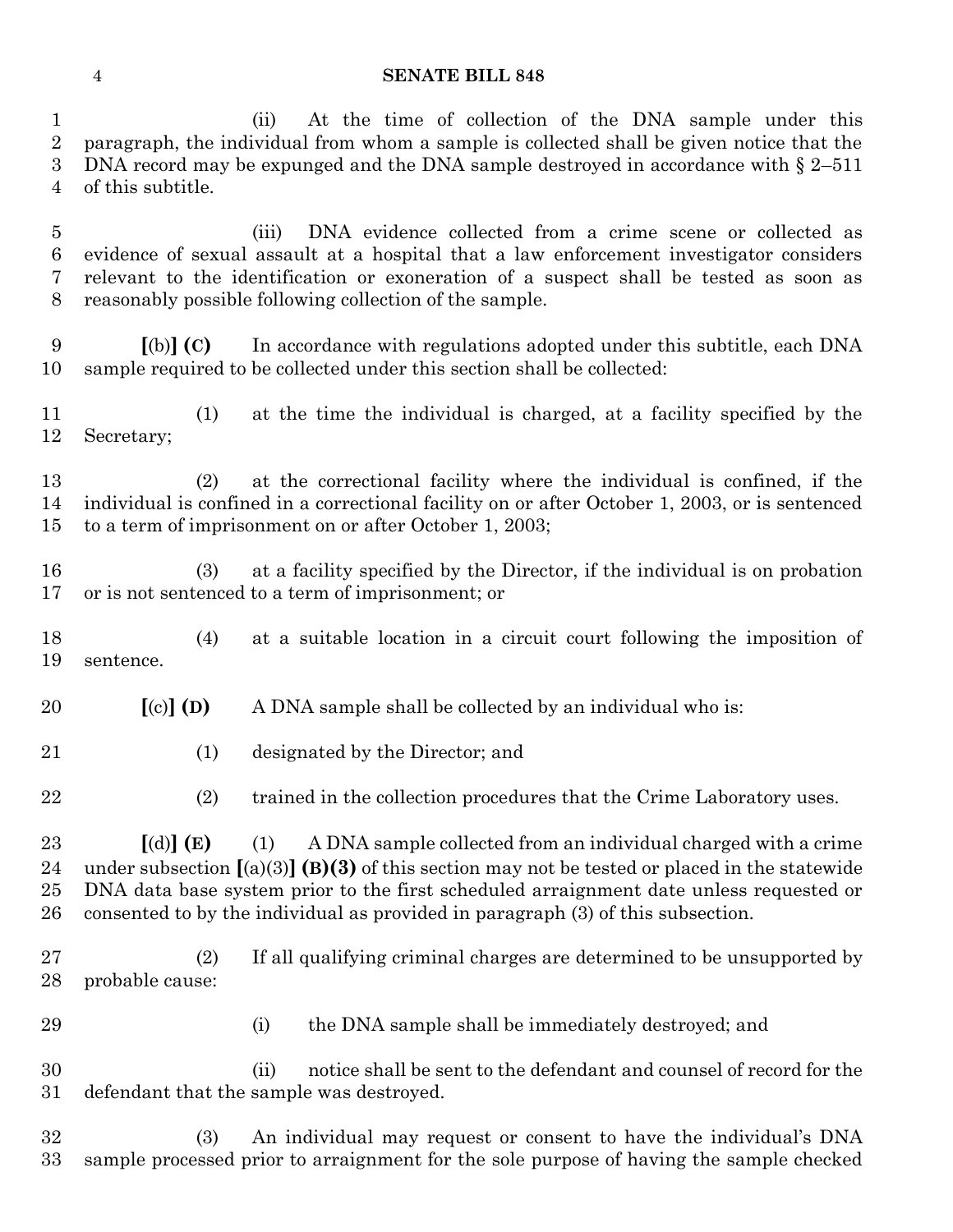### **SENATE BILL 848** 5

against a sample that:

(i) has been processed from the crime scene or the hospital; and

(ii) is related to the charges against the individual.

 **[**(e)**] (F)** A second DNA sample shall be taken if needed to obtain sufficient DNA for the statewide DNA data base system or if ordered by the court for good cause shown.

 **[**(f)**] (G)** Failure of an individual who is not sentenced to a term of imprisonment to provide a DNA sample within 90 days after notice by the Director is a violation of probation.

2–506.

 (a) Each DNA record of identification characteristics that results from DNA testing under this subtitle shall be stored and maintained only by the Crime Laboratory in the statewide DNA data base system, except as necessary to participate in CODIS.

 (b) Each DNA sample obtained under this subtitle shall be stored securely and maintained only by the Crime Laboratory in the statewide DNA repository.

 (c) Typing results shall be stored securely in the statewide DNA data base system.

 (d) A person may not perform a search of the statewide DNA data base **OR THE STATEWIDE DNA REPOSITORY** for the purpose of identification of an offender in connection with a crime for which the offender may be a biological relative of the individual from whom the DNA sample was acquired.

 **(E) A PERSON MAY PERFORM A SEARCH OF THE STATEWIDE DNA DATA BASE, STATEWIDE DNA REPOSITORY, DNA OR GENEALOGICAL DATA FROM A DIRECT–TO–CONSUMER GENETIC GENEALOGY SERVICE, OR OTHER GENEALOGICAL REPOSITORY OR DATA BASE FOR THE PURPOSE OF AIDING THE INVESTIGATION OF A LAW ENFORCEMENT AGENCY IF:**

 **(1) THE INDIVIDUAL, SUBJECT TO THE PROVISIONS OF § 2–504(B) OF THIS SUBTITLE, HAS CONSENTED TO THE SEARCH OF THE INDIVIDUAL'S DNA RECORD, DNA SAMPLE, OR OTHER DNA–RELATED DATA BY A LAW ENFORCEMENT AGENCY; AND**

 **(2) THE SEARCH IS INTENDED TO IDENTIFY AN INDIVIDUAL WHO HAS COMMITTED:**

**(I) A CRIME OF VIOLENCE; OR**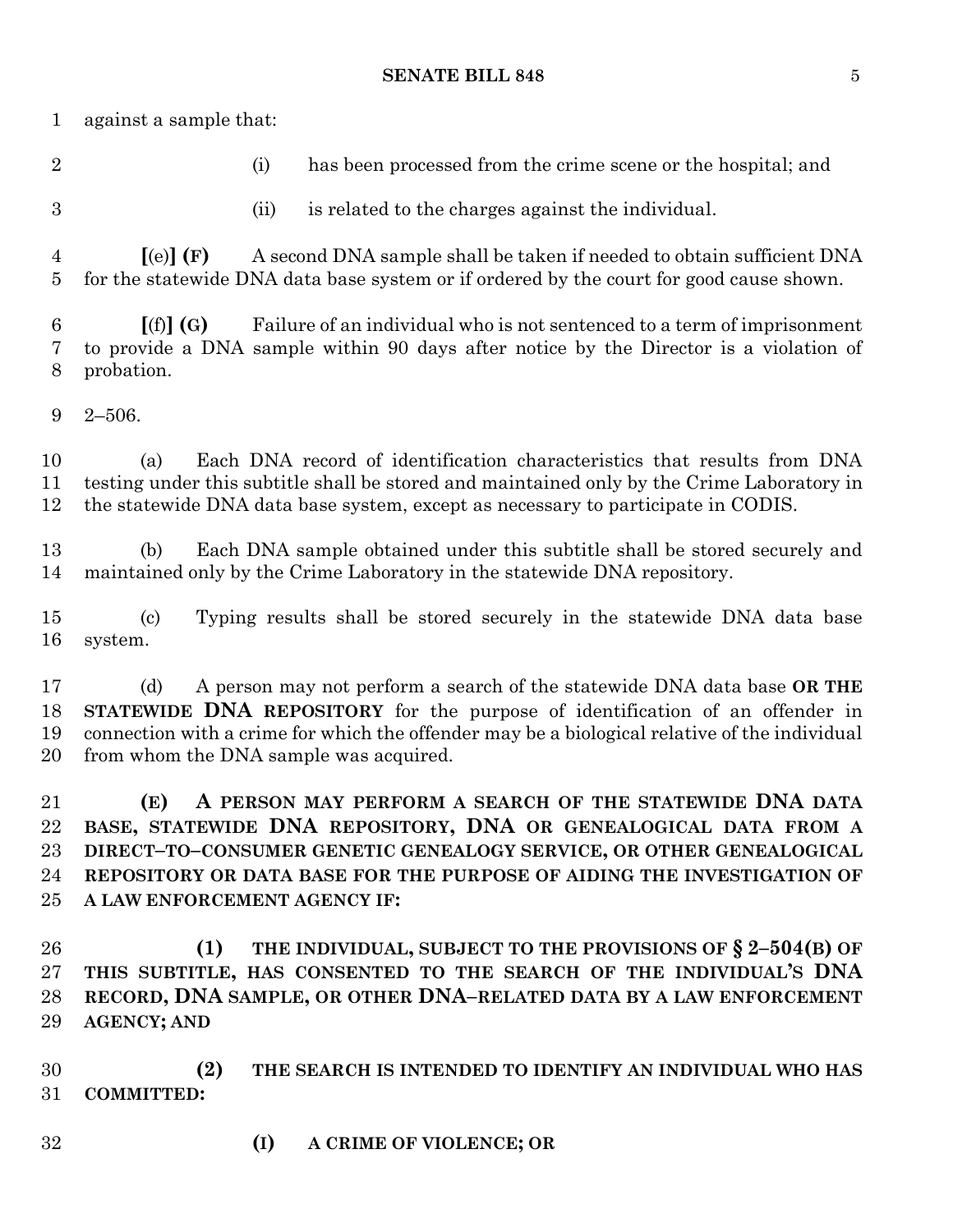#### **SENATE BILL 848**

**(II) BURGLARY OR ATTEMPTED BURGLARY.**

 **(F) A WARRANT, SUBPOENA, OR COURT ORDER MAY NOT BE ISSUED TO COMPEL ACCESS TO AN INDIVIDUAL'S DNA RECORD, DNA SAMPLE, OR OTHER DNA–RELATED DATA FROM A DIRECT–TO–CONSUMER GENETIC GENEALOGY SERVICE IF THE INDIVIDUAL DOES NOT CONSENT TO THE SEARCH BY A LAW ENFORCEMENT AGENCY.**

 **(G) A PERSON MAY NOT CONTINUE A GENETIC GENEALOGY INVESTIGATION THROUGH A DIRECT–TO–CONSUMER GENETIC GENEALOGY SERVICE IF A SEARCH OF A DNA RECORD, DNA SAMPLE, OR OTHER DNA–RELATED DATA DOES NOT RETURN A MATCH THAT IS WITHIN A THIRD DEGREE OF RELATEDNESS.**

 **(H) A PERSON SHALL PROVIDE A FULL REPORT OF THE PERSON'S GENETIC GENEALOGY INVESTIGATION, AS WELL AS RECORD AND REPORT ANY FINDINGS IN SOURCE CATEGORIES OF NONGENETIC INVESTIGATORY MATERIAL, INCLUDING CERTIFICATES OF BIRTH, CRIMINAL RECORDS, OR SOCIAL MEDIA, TO THE INVESTIGATING LAW ENFORCEMENT AGENCY.**

2–508.

 (a) (1) On written or electronic request**, ACCOMPANIED BY A WARRANT, SUBPOENA, OR COURT ORDER,** after verification by the Director that a match has been made in the population data base, the typing results and personal identification information of the DNA profile of an individual in the statewide DNA data base system may be made available to:

- 
- (i) federal, State, or local law enforcement agencies;

 (ii) crime laboratories that have been approved by the Director and that serve federal, State, and local law enforcement agencies;

(iii) a State's Attorney's office or other prosecutorial office; and

 (iv) a person participating in a judicial proceeding in which the data base information may be offered as evidence.

2–511.

 (a) (1) Except as provided in paragraph (2) of this subsection, any DNA samples and records generated as part of a criminal investigation or prosecution shall be destroyed or expunged automatically from the State DNA data base if:

- 
- (i) a criminal action begun against the individual relating to the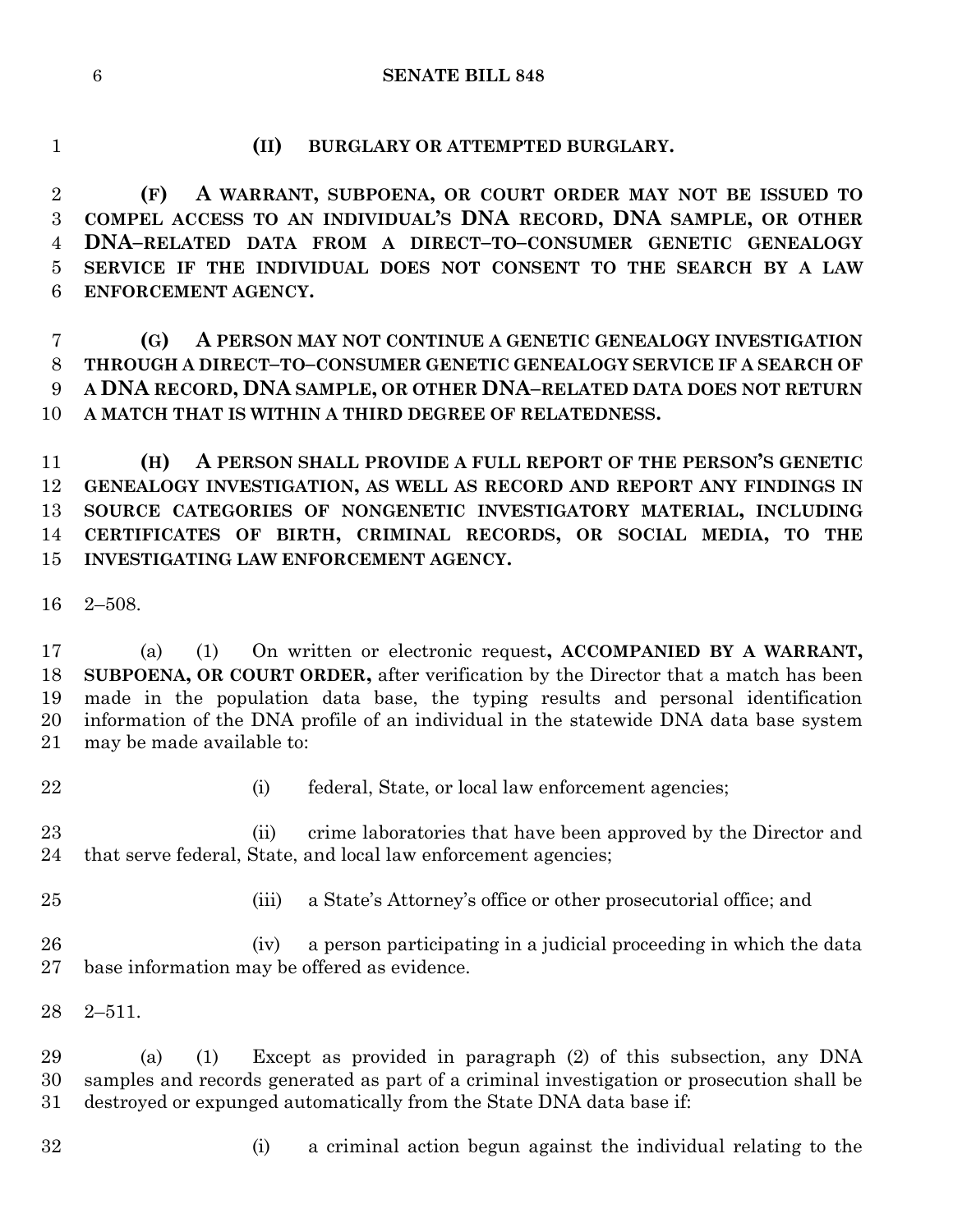# **SENATE BILL 848** 7

| 1                                  | crime does not result in a conviction of the individual;                                                                                                                                                                                                                                                |  |  |  |
|------------------------------------|---------------------------------------------------------------------------------------------------------------------------------------------------------------------------------------------------------------------------------------------------------------------------------------------------------|--|--|--|
| $\boldsymbol{2}$<br>$\overline{3}$ | the conviction is finally reversed or vacated and no new trial is<br>(ii)<br>permitted; [or]                                                                                                                                                                                                            |  |  |  |
| $\overline{4}$                     | the individual is granted an unconditional pardon; OR<br>(iii)                                                                                                                                                                                                                                          |  |  |  |
| $\overline{5}$<br>6                | THE DNA SAMPLES OR RECORDS DO NOT MATCH AN<br>(IV)<br>EVIDENCE SAMPLE FROM A CRIME SCENE.                                                                                                                                                                                                               |  |  |  |
| 7<br>$8\,$<br>9                    | A DNA sample or DNA record may not be destroyed or expunged<br>(2)<br>automatically from the State DNA data base if the criminal action is put on the stet docket<br>or the individual receives probation before judgment.                                                                              |  |  |  |
| 10                                 | $2 - 513.$                                                                                                                                                                                                                                                                                              |  |  |  |
| 11                                 | The annual report shall include, for the preceding calendar year:<br>(b)                                                                                                                                                                                                                                |  |  |  |
| 12<br>13<br>14<br>15               | total expenses incurred for the operation and management of the DNA<br>(1)<br>data base and DNA testing program, specifying the actual and human resource costs of<br>DNA collection and transport, DNA analyses, data base operation and oversight, and State<br>laboratory personnel and maintenance; |  |  |  |
| 16<br>17                           | total funding provided by the State to each forensic crime laboratory in<br>(2)<br>the preceding year;                                                                                                                                                                                                  |  |  |  |
| 18<br>19<br>20                     | a statistical analysis of the racial demographics of individuals who have<br>(3)<br>been charged with a crime of violence or burglary, or attempt to commit a crime of violence<br>or burglary, as defined in $\S 2-501$ of this subtitle;                                                              |  |  |  |
| 21<br>22<br>23                     | (4) the number of DNA samples collected from individuals charged with a<br>crime of violence or burglary, or attempt to commit a crime of violence or burglary, as<br>defined in $\S 2-501$ of this subtitle;                                                                                           |  |  |  |
| 24<br>25<br>26                     | the sufficiency of protocols and procedures adopted to prevent the<br>(5)<br>unlawful testing of DNA and ensure the expungement of DNA as required under this<br>subtitle; [and]                                                                                                                        |  |  |  |
| 27<br>28                           | AN EXPLANATION OF ALL DNA TESTING PROCEDURES USED BY<br>(6)<br>THE STATE;                                                                                                                                                                                                                               |  |  |  |
| 29                                 | A LIST OF ALL DNA DATA BASES USED BY THE STATE; AND<br>(7)                                                                                                                                                                                                                                              |  |  |  |
| 30<br>31                           | [(6)] (8)<br>a detailed analysis of the investigations aided by DNA profiles<br>that includes:                                                                                                                                                                                                          |  |  |  |